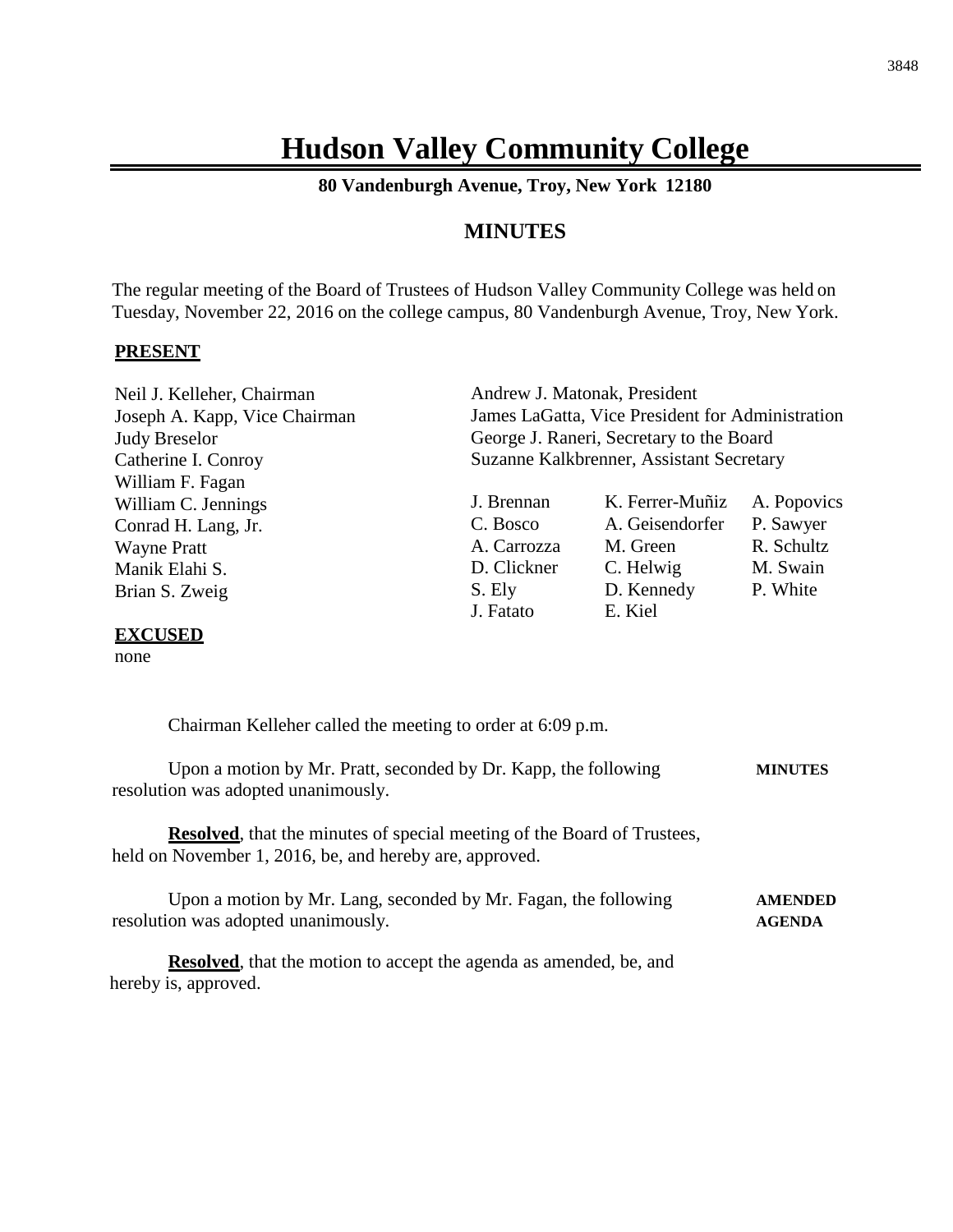Upon a motion by Dr. Jennings, seconded by Dr. Kapp, the **DEAN OF LIBERAL** following resolution was adopted. The vote was nine in favor (Chairman **ARTS AND SCIENCES** Kelleher, Vice Chairman Kapp, Ms. Breselor, Ms. Conroy, Mr. Fagan, Dr. Jennings, Mr. Lang, Mr. Pratt, Mr. Zweig) and one opposed (Mr. Elahi S.).

**Resolved**, that the request to approve the appointment of Dr. Fabian Vega as Dean of Liberal Arts and Sciences, effective November 23, 2016 or thereafter, at an annual salary of \$97,000, as recommended by the President, be, and hereby is, approved.

Upon a motion by Dr. Jennings, seconded by Dr. Kapp, the **CURRICULUM** following resolution was adopted unanimously. **CHANGES**

**Resolved**, that the following curriculum changes, as recommended by the Academic Senate and the President, be, and hereby are, approved, as follows:

#### **1. Change in Degree Requirements:**

## *A. Nursing A.A.S. Degree, Fall 2017*

All science courses and PSYC 205 and PSYC 210 must have been completed within five years in order to be applicable toward this degree program. Remove PSYC 100 from this requirement because the course outcomes and material for this course does not change.

| <b>Current:</b>                  | New:                               |
|----------------------------------|------------------------------------|
| All science and psychology       | All science courses, PSYC 205 and  |
| courses must have been taken     | PSYC 210 must have been            |
| within five years in order to be | completed within five years in     |
| applicable toward this degree    | order to be applicable toward this |
| program.                         | degree program.                    |

| Karen Ferrer-Muñiz, Associate Dean, Instructional Support Services and<br>Retention, provided the Board with a report on the Center for Academic<br>Engagement (CAE), which is now in its fourth year of operation. |            | <b>PROGRAMMATIC</b><br><b>PRESENTATION</b> |  |
|---------------------------------------------------------------------------------------------------------------------------------------------------------------------------------------------------------------------|------------|--------------------------------------------|--|
| <b>INFORMATION ITEMS</b><br>The following information items were noted:                                                                                                                                             |            | <b>INFORMATION</b><br><b>ITEMS</b>         |  |
| A. FULL-TIME NON-TEACHING PROFESSIONAL<br><b>Enrollment Management and Student Development</b><br>1.<br>Sheena Harrington, Assistant Women's Basketball Coach,                                                      |            |                                            |  |
| Intercollegiate Athletics,<br>f/t temp. appt., eff. $11/3/16$ or thereafter                                                                                                                                         | \$2,500/yr |                                            |  |
| Jacqueline Hotaling, Assistant Women's Basketball Coach,<br>Intercollegiate Athletics,                                                                                                                              |            |                                            |  |
| f/t temp. appt., eff. $11/3/16$ or thereafter                                                                                                                                                                       | \$2,500/yr |                                            |  |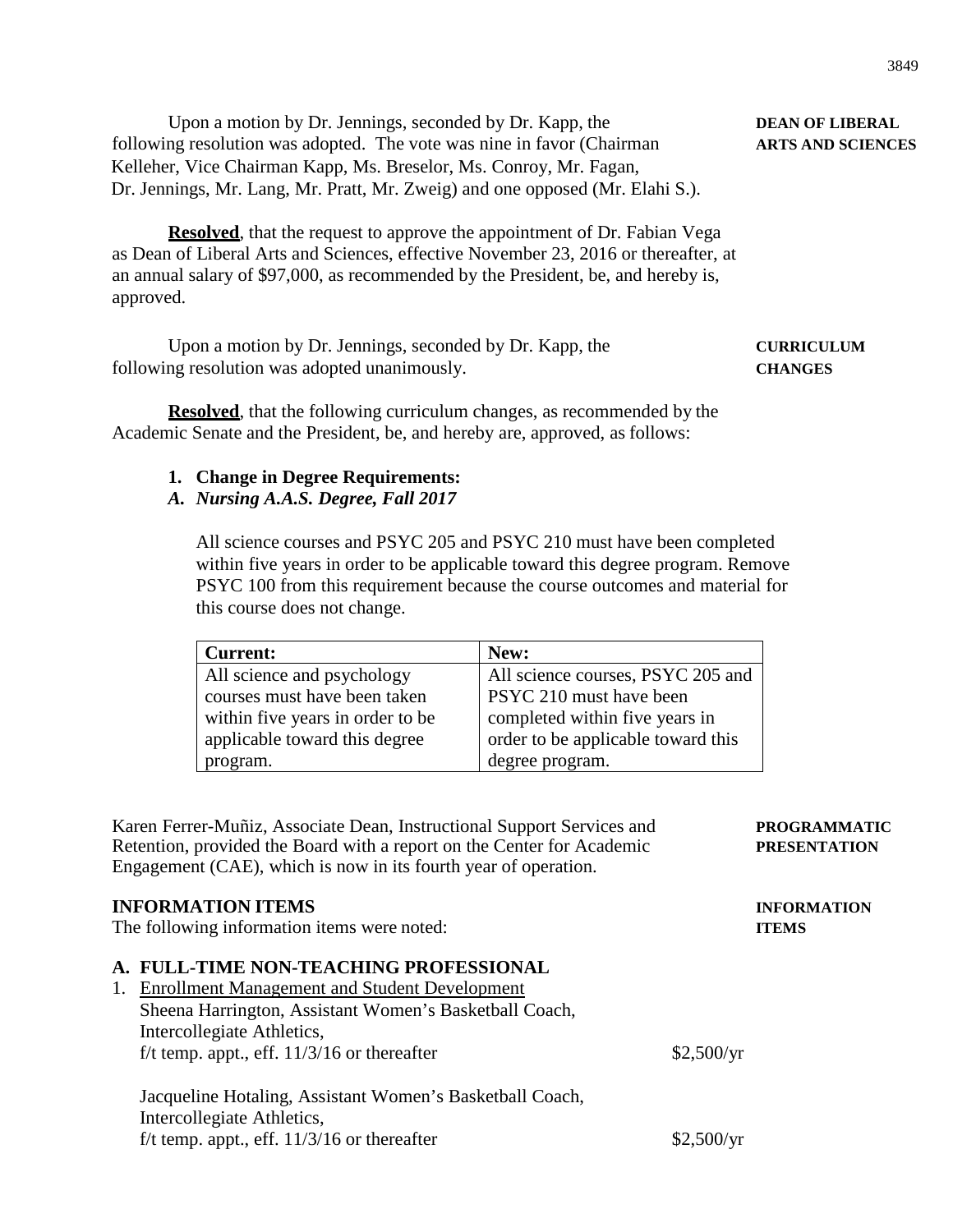| Jennifer Koury, Technical Assistant,<br>Center for Access and Assistive Technology,<br>f/t temp. appt. (grant-funded), eff. $10/24/16$                                            | \$34,500/yr  |
|-----------------------------------------------------------------------------------------------------------------------------------------------------------------------------------|--------------|
| Lawrence Snyder, Interim Assistant Director of Athletics,<br>Intercollegiate Athletics,<br>f/t temp. appt., eff. $10/27/16$ or thereafter                                         | \$40,000/yr  |
| Jeffrey York, Head Track & Field Coach,<br>Intercollegiate Athletics,<br>f/t temp. appt., eff. $10/27/16$                                                                         | \$4,800/yr   |
| <b>B. PART-TIME FACULTY</b><br>1. Academic Affairs<br>Robert Elling, Instructor,<br>Community & Professional Education (non-credit),<br>p/t appt., eff. 11/9/16                   | \$40.00/hr   |
| 2. E.O.C.<br>Lindsi Shalhoub, Instructor,<br>E.O.C.,<br>$p/t$ appt., eff. $10/27/16$ or thereafter                                                                                | \$39.23/hr   |
| C. PART-TIME NON-TEACHING PROFESSIONAL<br>1. Executive<br>Jana Putzig, Alumni Relations & Annual Giving Coordinator,<br>Foundation,<br>$p/t$ appt., eff. $10/27/16$ or thereafter | \$19.23/hr   |
| <b>D. CLASSIFIED STAFF</b><br>1. Administration<br>Lawrence Black, Motor Equipment Operator Light,<br>Physical Plant,<br>f/t appt., eff. $11/15/16$ or thereafter                 | \$13.8005/hr |
| Dominic Farina, Custodial Worker,<br>Physical Plant,<br>f/t appt., eff. $10/24/16$ or thereafter                                                                                  | \$13.2646/hr |
| Albert Palmer, Building Maintenance Worker,<br>Physical Plant,<br>f/t appt., eff. $11/15/16$ or thereafter                                                                        | \$16.6239/hr |
| Leslie Waugh, Motor Equipment Operator Light,<br>Physical Plant,<br>f/t appt., eff. $10/27/16$ or thereafter                                                                      | \$13.8005/hr |
| 2. Enrollment Management and Student Development<br>Ashley Lasch, Program Assistant,<br>Registrar,<br>f/t appt., eff. $10/25/16$ or thereafter                                    | \$17.8049/hr |
|                                                                                                                                                                                   |              |